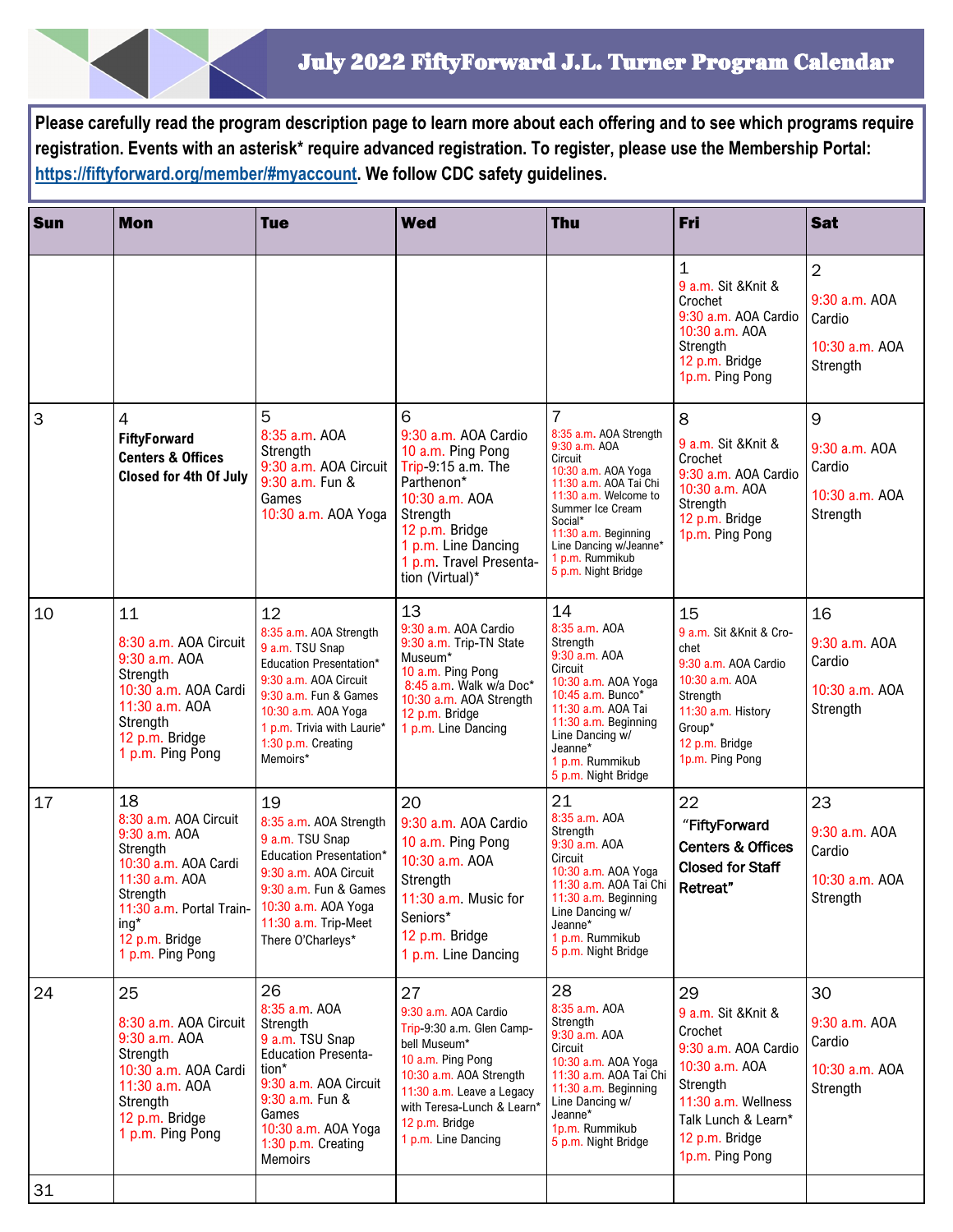

**Program also offered virtually Denotes member-led program** 

# **You may sign up for programs via the Membership Portal [\(https://fiftyforward.org/member/#myaccount\)](https://fiftyforward.org/member/#myaccount) or by calling 615-622-3040**

- **Sit-N-Knit-and-Crochet Fridays, 9 a.m.** Learn to knit and crochet. **Roos Room**
- **Bridge Mondays & Wednesdays and Fridays 12 p.m.- 3 p.m. Brown/Davis**
- **Ping Pong Mondays & Fridays, 1 p.m.- 3 p.m. in Community Room. Wednesdays, 10 a.m.- 12 p.m. Zelle/West (Wednesday 07/20 & 07/27 Roos Room)**
- **Fun & Games Tuesdays, 9:30 a.m.- 12 p.m.** Join fellow members for games including mahjong, canasta, and backgammon! **Zelle/West**

**Trip-The Parthenon Wednesday, July 6. Departure at 9:15 a.m. Cost \$15.00.** The Parthenon is a resplendent marble temple built between 447 and 432 B.C. during the height of the ancient Greek Empire. Dedicated to the Greek goddess Athena. This will be a 45 minute guided tour. **Registration is required.**

**Line Dancing Wednesdays, 1 p.m.** Come boot, scoot, and boogie with Bonnie Wood. This class will run 90 minutes. **Community Room** 

**See America Tour Trip Presentation—(Virtual): Wednesday, July 6 1-3 p.m.** Please join us this month to learn more about the 2022 trips to Hawaii, New England, Christmas in NYC and a 2023 Preview! Hear all the details and ask any questions that you might have. **Registration is required. Roos Room**

**Welcome to Summer Ice Cream Social Thursday, July 7 at 11:30 a.m.** Come enjoy a special treat of ice cream sponsored by Jordan Uselton from Clarendale Bellevue Place. Cost is free. **Registration is required. Zelle/West**

**Beginning Line Dancing with Jeannie Horde Thursdays in July at 11:30 a.m.** Come boot, scoot, and boogie for 90 minutes with Jeannie Horde to learn the latest line dancing moves. **Registration is required. Brown/Davis**

**Rummikub Thursdays, 1-3 p.m. Zelle/West**

**Night Bridge Thursdays, 5-8:30 p.m. Brown/Davis** 

## **TSU Snap Education Presentation with Cheryl Johnson Tuesdays,**

**July 12,19,26 at 9:00 a.m**. Topic: "Healthy Cent\$" curriculum is helping participants find ways in saving money and reminders of focusing on the MyPlate. No Class July 5. Graduation is July 26. **Registration is required. Roos Room** 

**Trivia w/Laurie Tuesday July 12 at 1 p.m.** Join Laurie for a fun and mind opening game of Trivia filled with challenging questions for older adults. **Registration encouraged**. **Zelle/West** 

**Creating Memoirs July 12 & 26 at 1:30 p.m.** Work on writing & sharing your personal memoir. **Roos Room**



**Trip-Tennessee State Museum and Lunch Wednesday, July 13 Departure: 9:30 a.m. Cost \$5.00 Address: 1000 Rosa L. Parks Blvd.** The Tennessee State Museum is a large museum in Nashville depicting the history of the U.S. state of Tennessee. The current facility opened on October 4, 2018, at the corner of Rosa Parks Boulevard and Jefferson Street at the foot of Capitol Hill by the Bicentennial Capitol Mall State Park. After touring the museum we'll enjoy lunch at the Nashville Farmer's Market that has several local food vendors to choose from. **Registration is Required.**

**Meet There- Walk with a Doc Wednesday, July 13 Meet There at 9 a.m. Meeting at Centennial Park Event Shelter Cost: Free Address: 2500 West End Ave.** Join FiftyForward's *All of Us Research Program* for a walk at Centennial Park. With an aim to make hope and health accessible to all, their doctor-led walking groups are a safe and fun place to get some steps, learn about health, and meet new friends. **Registration is required.**

**Bunco with Sherry Thursday, July 21 at 10:45 a.m. to 1 p.m**. Join us for the July edition of Bunco. Wear your Luau attire for more summer fun and games. **Zelle/West**

**History Group Friday July 15, 11:30 a.m**. Join special guest Jim Hoobler for a presentation on his new book This Used to Be Nashville. Deadline to sign up is July 11th. **Registration is required. Zelle/West**

**Portal Training Monday, July 18 at 11:30 a.m.** Learn more about the membership Portal & how to sign up for activities with Center Director Ashley Hunter. If you attend a portal training in July, August, or September, your name will go into a drawing to win a FREE Tablet donated from our friends at Edward Jones! **Registration Required. Zelle/West.**

**Trip- Meet & Eat There O'Charleys Tuesday, July 19 at 11:30 a.m. Address: 110 Coley Davis Court. Cost: Lunch.** Join us for delicious American food at one of Bellevue's restaurants. **Registration is encouraged so we can make reservations so we can all sit together.** 

**Music for Seniors Wednesday, July 20 at 11:30 a.m. with John England, Cost \$5.00.** John's program features a wide variety of songs from Americana/Country, Rock n Roll, Western Swing and more! John has performed or recorded with stars like Loretta Lynn, the Pointer Sisters, Andy Griggs, Carrie Newcomer, Darlene Love, Trace Adkins, Pam Tillis, and Rodney Crowell, among many others. He's played venues ranging from the Waldorf-Astoria to the Grand Ole Opry. Deadline to sign up is July 15th. **Registration is required. Zelle/West**